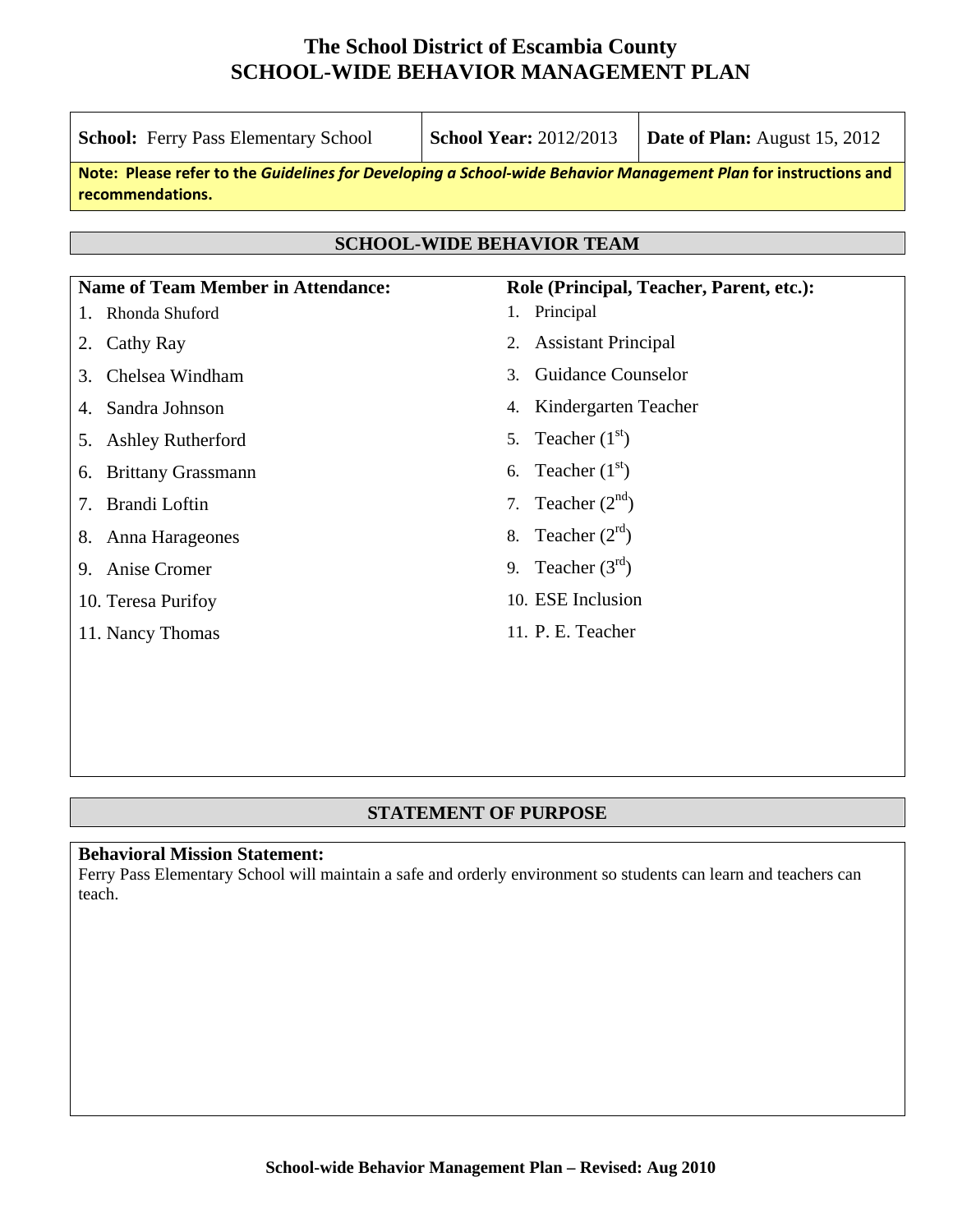### **BASELINE DATA**

### **PREVIOUS SCHOOL YEAR** 2011 - 2012

| <b>Office Discipline Referrals (ODR)</b>                                   |       |  |  |
|----------------------------------------------------------------------------|-------|--|--|
| Number of Office Discipline<br>Referrals (ODR)                             | 77    |  |  |
| Average ODR per Student<br>$(\# ODR \div \# \text{ of students enrolled})$ | 11    |  |  |
| Number of Students with ODR                                                | 62    |  |  |
| <b>Attendance</b>                                                          |       |  |  |
| <b>Average Daily Attendance</b>                                            | 94.5  |  |  |
| Excused Tardies (Elem)                                                     |       |  |  |
| Unexcused Tardies (Elem)                                                   | 6,065 |  |  |
| Excused Early Check-outs (Elem)                                            |       |  |  |
| Unexcused Early Check-outs (Elem)                                          | 3,492 |  |  |

| <b>Out-of-School Suspensions (OSS)</b>                                                          |      |  |  |  |
|-------------------------------------------------------------------------------------------------|------|--|--|--|
| Number of Incidents of<br>Out-of-School Suspension (OSS)                                        | 34   |  |  |  |
| Average OSS per Student<br>$(\text{\#} \text{OSS} \div \text{\#} \text{ of students enrolled})$ | .05  |  |  |  |
| Number of Students with OSS                                                                     | 28   |  |  |  |
| <b>In-School Suspensions (ISS)</b>                                                              |      |  |  |  |
| Number of Incidents of<br>In-School Suspension (ISS)                                            | 3    |  |  |  |
| Average ISS per Student<br>$(\text{\# ISS} \div \text{\# of students enrolled})$                | .004 |  |  |  |
| Number of Students with ISS                                                                     | 3    |  |  |  |
| <b>Bullying Prevention</b>                                                                      |      |  |  |  |
| <b>Percent of Students Trained</b>                                                              | 100% |  |  |  |
| <b>Percent of Staff Trained</b>                                                                 | 100% |  |  |  |

### **ADDITIONAL DATA AND OUTCOMES**

**What other data or outcomes will your school use for continuous monitoring of your school-wide behavior management plan (e.g., academic data, faculty attendance, school surveys, training, ESE referrals, etc.)? The outcomes may also include various ways of analyzing school-wide behavioral data as outlined in the** *School-wide Behavioral Data Guide* **(e.g., referrals/suspensions by grade level, location, problem behavior, time of day, student, class, etc.).**

The School-Wide Behavior team will analyze referrals by grade level and teacher monthly. We will analyze attendance and tardies by teacher quarterly.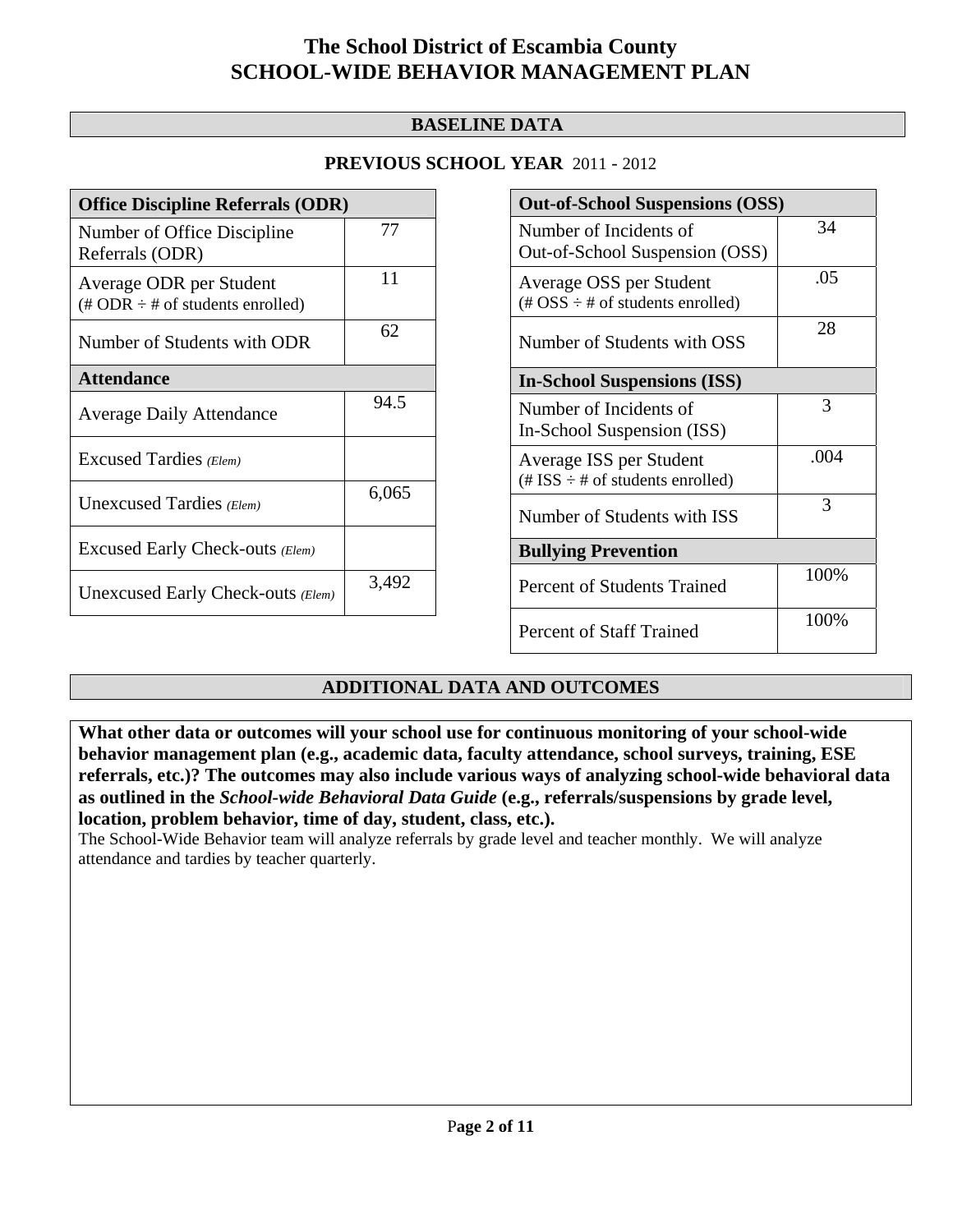### **SCHOOL-WIDE BEHAVIORAL GOALS**

|    | 1. Out-of-school suspension                                                                          |  |  |
|----|------------------------------------------------------------------------------------------------------|--|--|
|    | Ferry Pass Elementary will decrease out-of-school suspensions.                                       |  |  |
|    |                                                                                                      |  |  |
|    |                                                                                                      |  |  |
|    |                                                                                                      |  |  |
|    |                                                                                                      |  |  |
|    |                                                                                                      |  |  |
|    |                                                                                                      |  |  |
|    | 2. Attendance                                                                                        |  |  |
|    | Ferry Pass Elementary will increase the average daily attendance.                                    |  |  |
|    |                                                                                                      |  |  |
|    |                                                                                                      |  |  |
|    |                                                                                                      |  |  |
|    |                                                                                                      |  |  |
|    |                                                                                                      |  |  |
|    | 3. Bullying                                                                                          |  |  |
|    | 100% of Ferry Pass Elementary's faculty, staff, and students will be trained in bullying prevention. |  |  |
|    |                                                                                                      |  |  |
|    |                                                                                                      |  |  |
|    |                                                                                                      |  |  |
|    |                                                                                                      |  |  |
|    |                                                                                                      |  |  |
|    |                                                                                                      |  |  |
|    | 4. Office Discipline Referrals                                                                       |  |  |
|    | Ferry Pass Elementary will decrease office referrals.                                                |  |  |
|    |                                                                                                      |  |  |
|    |                                                                                                      |  |  |
|    |                                                                                                      |  |  |
|    |                                                                                                      |  |  |
|    |                                                                                                      |  |  |
| 5. | Tardies (Elementary - see attached plan) or Other School-wide Behavior Goal                          |  |  |
|    | Ferry Pass Elementary will decrease tardies.                                                         |  |  |
|    |                                                                                                      |  |  |
|    |                                                                                                      |  |  |
|    |                                                                                                      |  |  |
|    |                                                                                                      |  |  |
|    |                                                                                                      |  |  |
|    | 6. Early Check-Outs (Elementary - see attached plan) or Other School-wide Behavior Goal              |  |  |
|    | Ferry Pass Elementary will decrease early check-outs.                                                |  |  |
|    |                                                                                                      |  |  |
|    |                                                                                                      |  |  |
|    |                                                                                                      |  |  |
|    |                                                                                                      |  |  |
|    |                                                                                                      |  |  |
|    |                                                                                                      |  |  |
|    | 7. Other School-wide Behavior Goal                                                                   |  |  |
|    |                                                                                                      |  |  |
|    |                                                                                                      |  |  |
|    |                                                                                                      |  |  |
|    |                                                                                                      |  |  |
|    |                                                                                                      |  |  |
|    |                                                                                                      |  |  |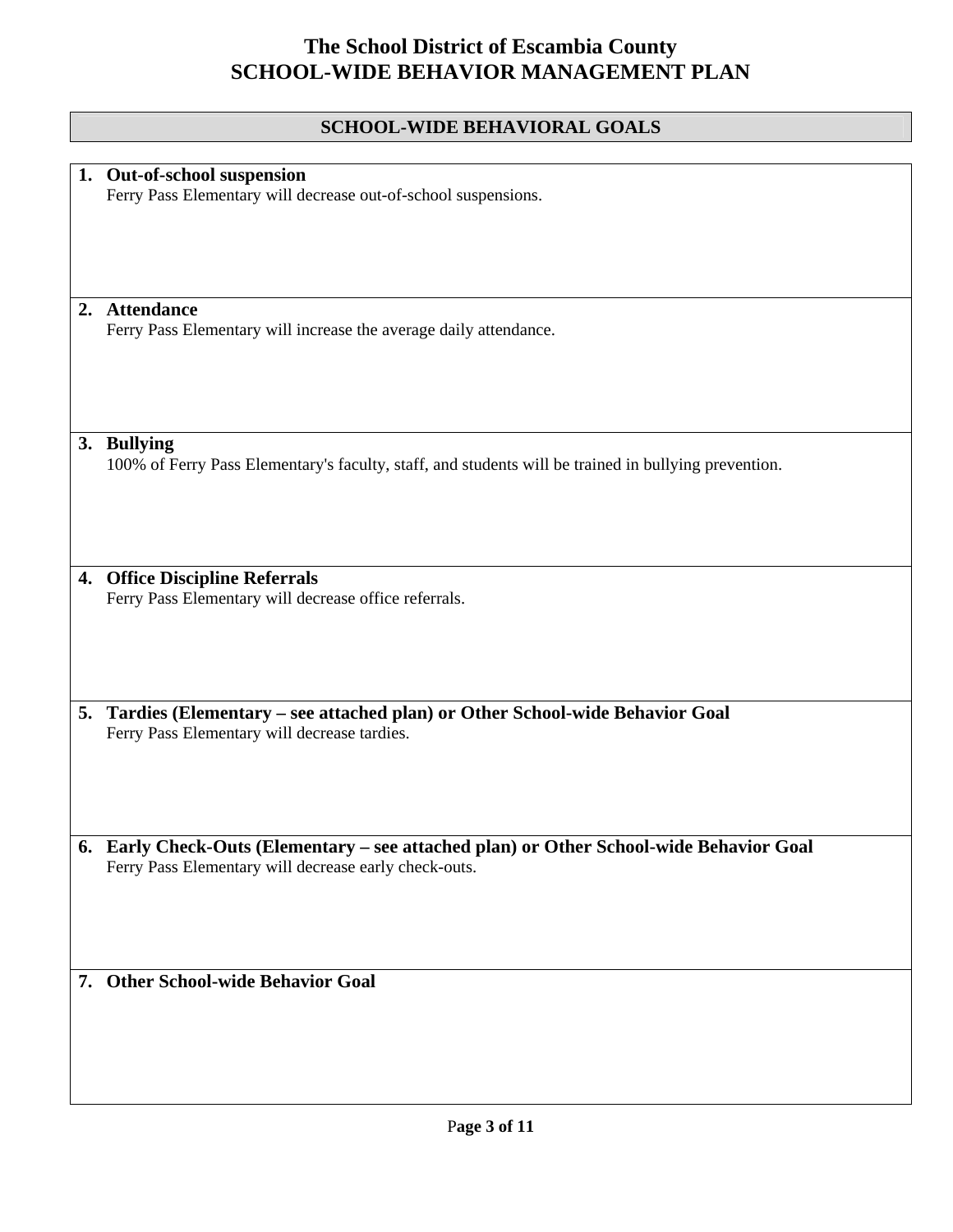#### **PROGRESS MONITORING**

**Your school-wide behavior team should meet to review data and discuss concerns or revisions to your school-wide behavior management plan once a month and complete progress monitoring forms quarterly. Describe when you plan to meet (days, location, and time) throughout the school year.**  Ferry Pass Elementary's school-wide behavior team will meet once each month after school in the counselor's office.

**Describe the procedures that your school will use to collect, summarize, and analyze the behavioral data prior to team meetings. Procedures are required for entering the information into the database, summarizing the data, and developing graphs using the** *School-wide Behavioral Data Guide***.**  We will obtain our data from TERMS, Raptor, and from the data collected from discipline referrals.

**How will your school document the school-wide behavior team meetings?** We will document the school-wide behavior team meetings with an agenda and notes taken from the meeting.

**Describe how your school-wide behavior team will share the data and outcomes with your faculty, staff, and other stakeholders?** 

We will share our data at faculty meetings and SAC meetings.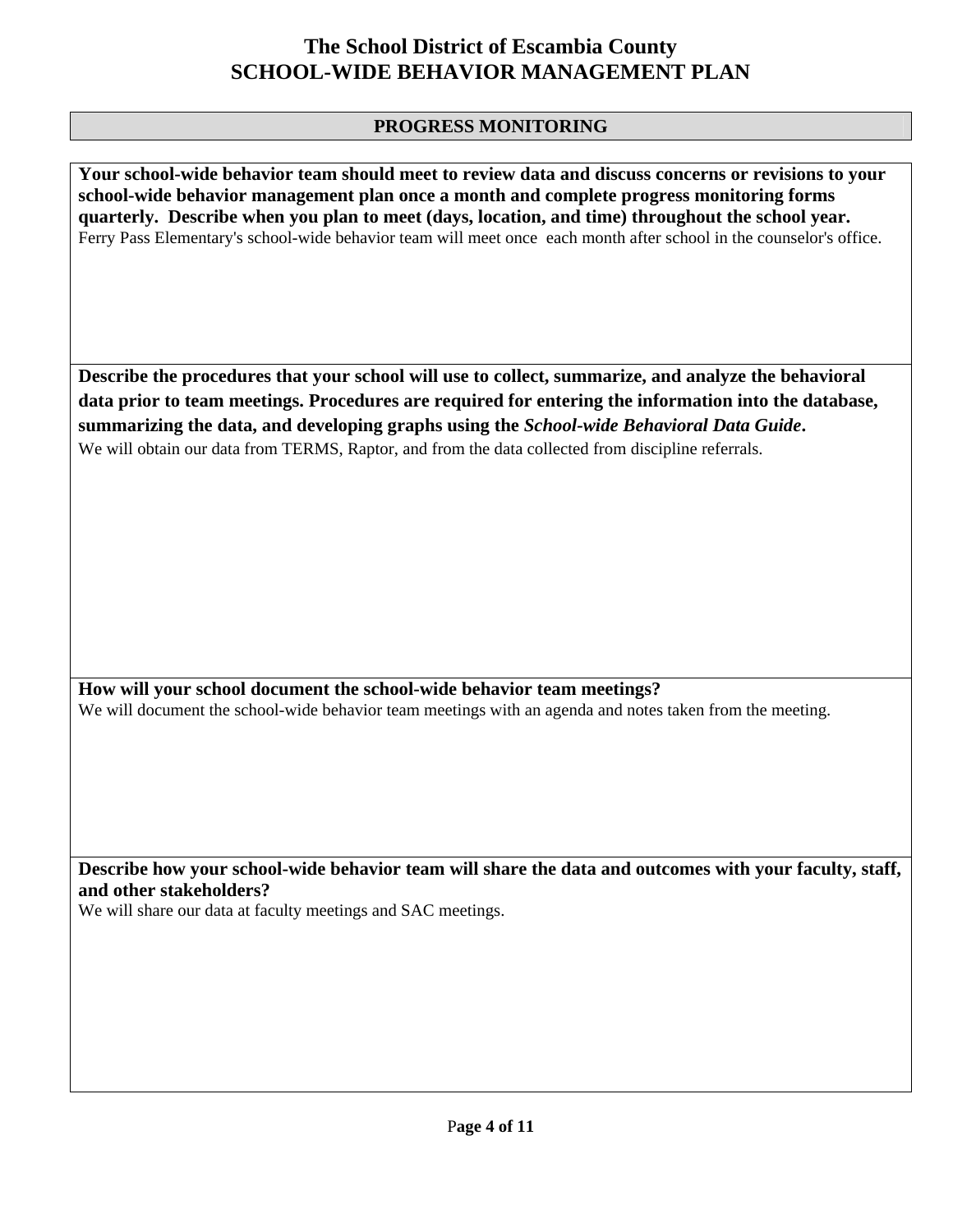### **SCHOOL EXPECTATIONS AND RULES**

### **List 3 – 5 school-wide expectations**

Students are safe.

Students are respectful of each other, as well as adults.

Students are responsible.

Students listen and follow directions the first time given.

| Rules/<br><b>Expectations:</b> | <b>Setting:</b><br>Cafeteria                                                      | <b>Setting:</b><br>Hallway                                     | <b>Setting:</b><br>Restroom                                | <b>Setting:</b><br>Dismissal                                   |
|--------------------------------|-----------------------------------------------------------------------------------|----------------------------------------------------------------|------------------------------------------------------------|----------------------------------------------------------------|
| Be Safe                        | Single file<br>Walk<br>Face forward<br>Stay seated                                | Single file<br>Walk<br>Face forward<br>Stay to the right       | Single file<br>Walk<br>Wash hands                          | Single file<br>Walk<br>Face forward<br>Know where to go        |
| Be Respectful                  | Hands to self<br>Quiet<br>Use good manners<br>Wait for teacher<br>No sharing food | Hands to self<br>Quiet<br>Use good manners<br>Wait for teacher | Hands to self<br>Quiet<br>Use good manners<br>Give privacy | Hands to self<br>Quiet<br>Use good manners<br>Wait for teacher |
| Be Responsible                 | Stay with group<br>Give me FIVE<br>Clean area<br>Push in chair                    | Stay with group<br>No roaming<br>Give me FIVE                  | Stay with group<br>Give me FIVE<br>Clean up after yourself | Stay with group<br>No roaming<br>Give me FIVE                  |
| Be a good listener             | Follow directions<br>Listen to adults<br>Wait to be dismissed                     | Follow directions<br>Listen to adults                          | Follow directions<br>Listen to adults                      | Follow directions<br>Listen to adults                          |
|                                |                                                                                   |                                                                |                                                            |                                                                |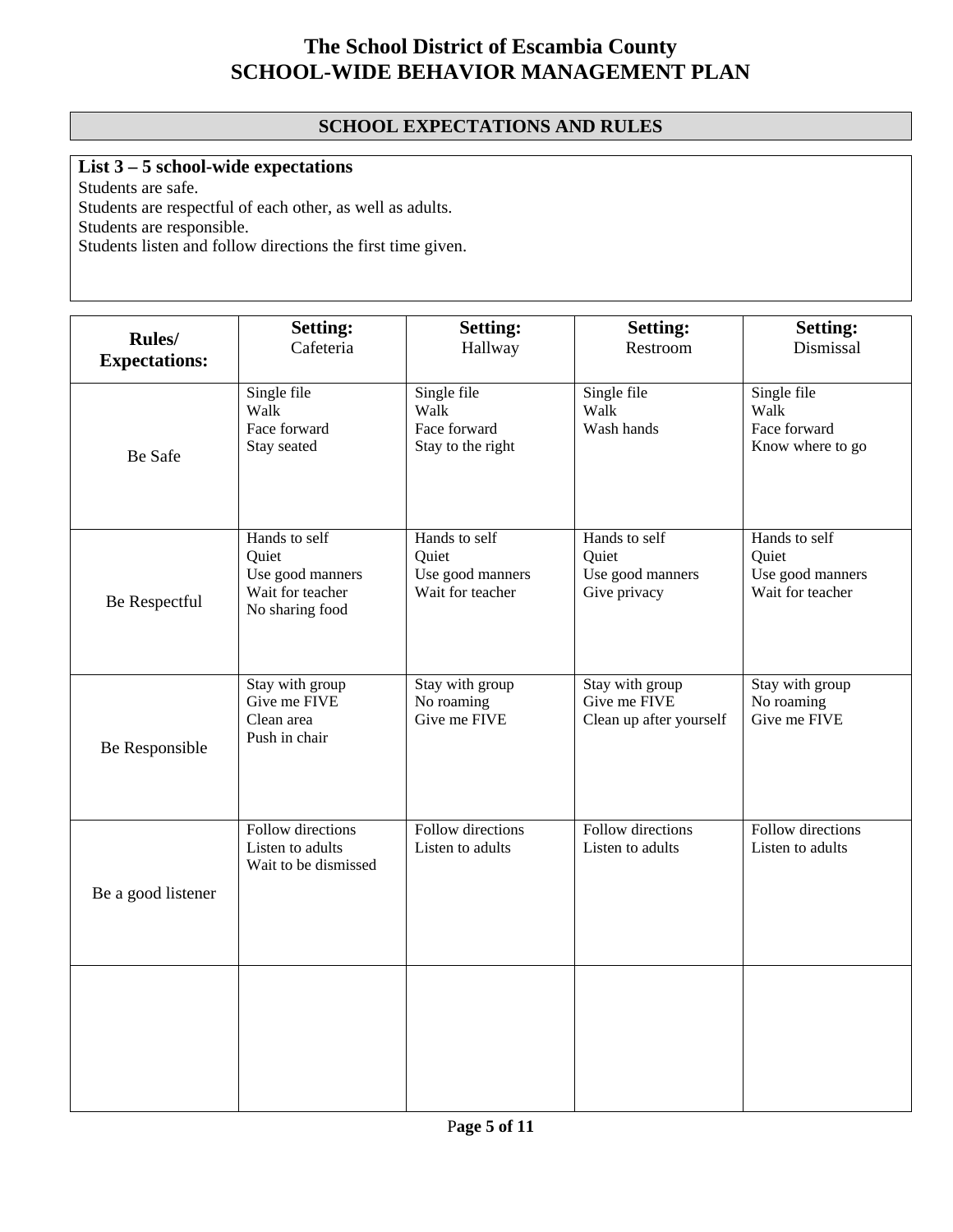#### **TEACHING EXPECTATIONS AND RULES**

**How will your school introduce the school-wide expectations and rules to all of your students and staff?**  The school behavior plan will be introduced to the faculty and staff in a beginning of the year faculty meeting. Faculty and Staff will receive a copy of the school rules and the school pledge. The school behavior plan will also be introduced to the students by the classroom teacher and on WFPE.

### **During the school year, what activities will your school implement to encourage on-going direct instruction of the school-wide expectations and rules? How will your school embed the expectations and rules into the daily curriculum?**

The rules will be reviewed monthly on WFPE (morning news). All rules will be posted (Hallway rules will be posted in the halls, cafeteria rules will be posted in the cafeteria, restroom rules will be posted in the restrooms, and classroom rules will be posted in each classroom). The school pledge will be recited each day by all students.

### **How often will you plan to provide refresher training on expectations and rules to staff and students in your school? How will you orient and teach new students who arrive mid-year?**

Teachers will review the rules weekly or as needed. The rules will be posted in every classroom. The school pledge will be recited each day by all students. There will be on-going professional development for teachers.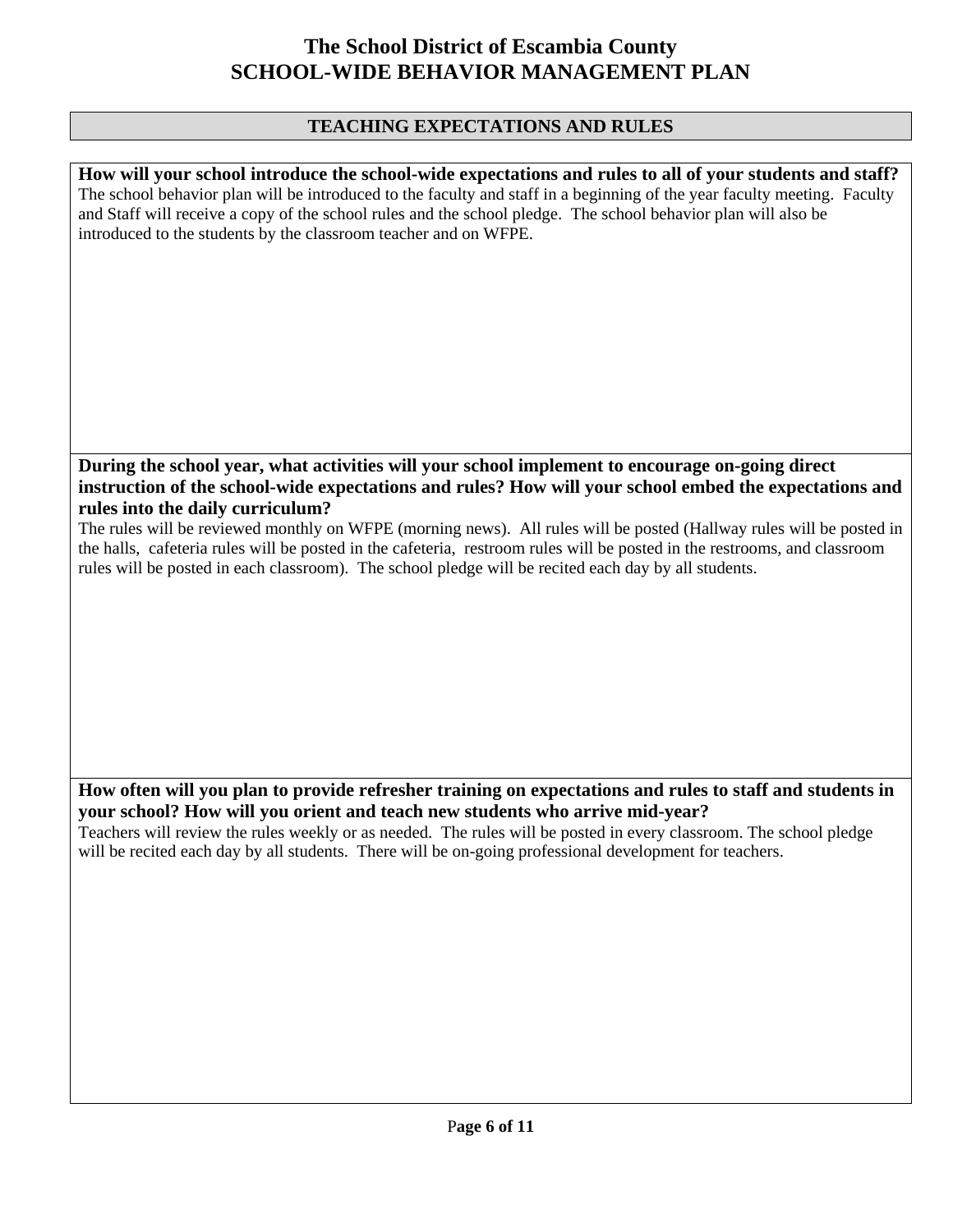#### **REWARD/RECOGNITION PROGRAM**

#### **What type of reward system will you use?**

Each nine weeks ribbons will be given to students with an"A" in citzenship.

Paw prints will be handed out to all students caught being good and displaying positive behavior. Students who meet their weekly goal will get a classroom incentive. Monthly rewards/activities will also be given to the stuents meeting their monthly goal.

**Describe the behaviors for which you will reward or recognize students.** 

- 1. Being Safe
- 2. Being Respectful
- 3. Being Responsible
- 4. Being a Good Listener

#### **How will you implement the reward system?**

Faculty and staff will pass out paw prints to students who are displaying positive behavior throughout the school day and on the buses.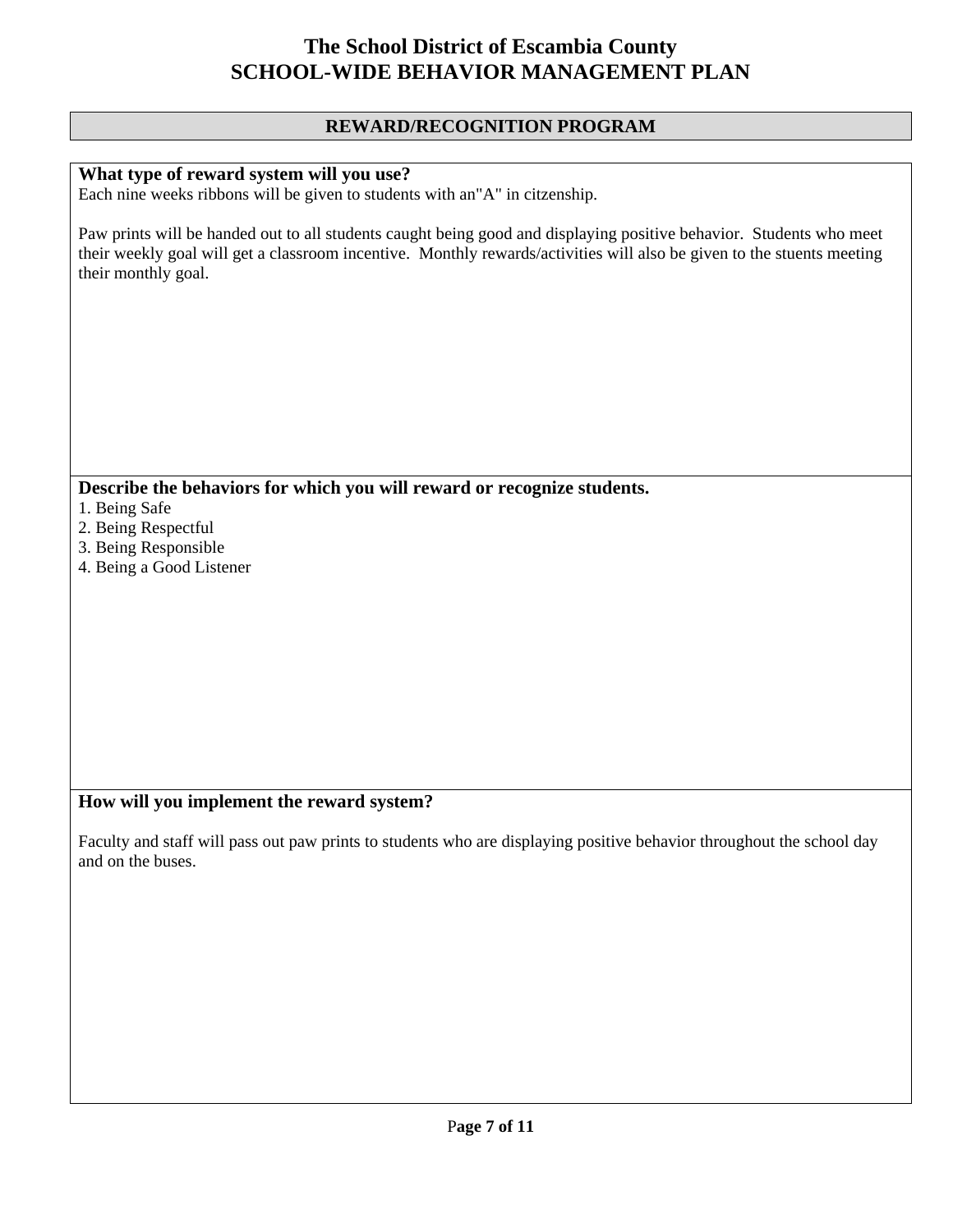### **DISCIPLINARY PROCEDURES**

### **Explain the discipline process at your school. Differentiate between minor and major behavior incidents and describe the process for documenting and addressing both types of incidents.**

Step one-Verbal warning

Step two-Teacher will conference with the student

Step three-Student will be given a classroom time-out

Step four-Student will be given a time-out in another classroom and the parent will be called

Step five-Student will be sent to the office with the Discipline Referral and the Office Referral filled out completely

Teachers are given a list of behaviors, such as any type of weapon, violent behavior or non-compliance act that would result in an immediate office referral. Teachers are instructed to call the office and ask if they are unsure about whether or not a behavior should be an immediate office referral.

#### **What intervention strategies will your school use to prevent behavior that results in discipline referrals and out-of-school suspensions?**

Teachers will send home weekly citizenship reports to parents. Teachers will contact parents by phone as needed. Teachers will set up conferences with parents as needed. Paw Prints will be given out each day to reward students that are displaying positive behavior.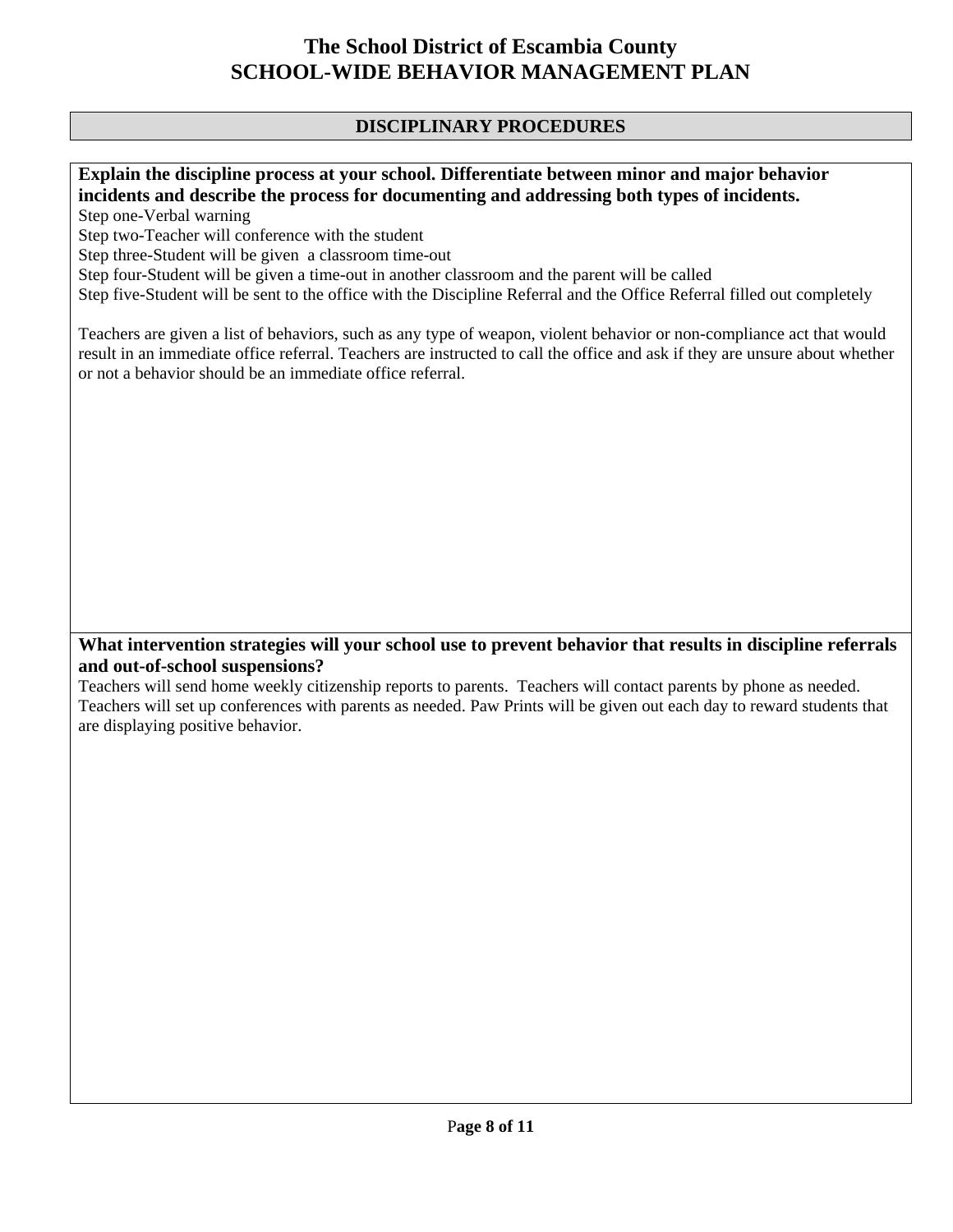### **DISCIPLINARY PROCEDURES (continued)**

### **What are the consequences or disciplinary actions that are used in your school?**

Phone call to a parent Conference with a parent Office time out Out of school suspension

**For Middle or High Schools: How do the adjudication guidelines complement your disciplinary procedures?**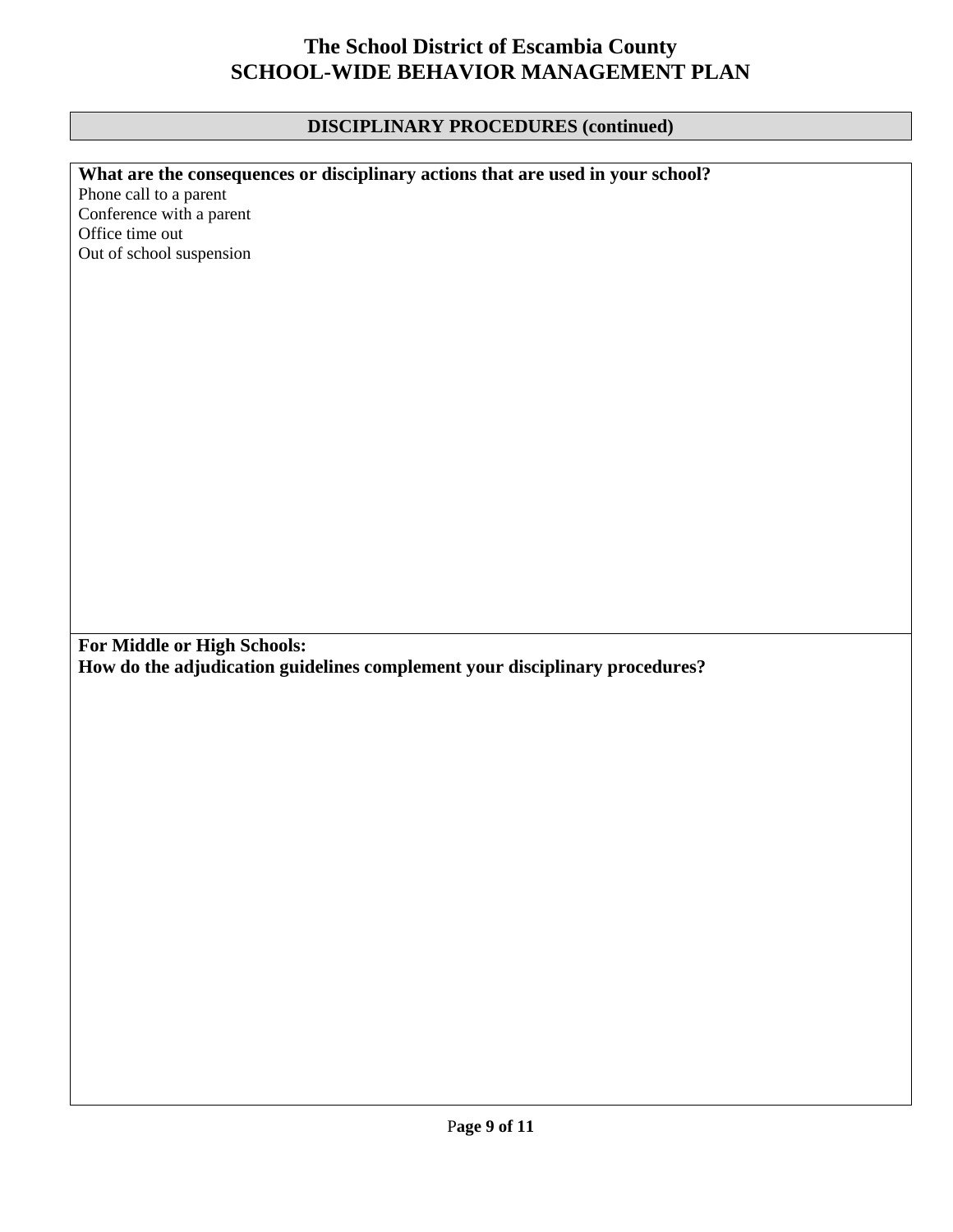### **TRAINING AND IMPLEMENTATION**

| Describe any training needs, material needs, and/or environmental arrangements necessary to                                |
|----------------------------------------------------------------------------------------------------------------------------|
| implement your school-wide behavior management plan.                                                                       |
| We feel we have all the resources we need to implement our school-wide behavior management plan.                           |
|                                                                                                                            |
|                                                                                                                            |
|                                                                                                                            |
|                                                                                                                            |
|                                                                                                                            |
|                                                                                                                            |
|                                                                                                                            |
|                                                                                                                            |
|                                                                                                                            |
|                                                                                                                            |
|                                                                                                                            |
|                                                                                                                            |
| Describe how your school will train all faculty and staff on your school-wide behavior management                          |
| plan. How will you orient and teach new faculty and staff who arrive mid-year?                                             |
| We will train all faculty and staff on our school-wide behavior plan during pre-school planning days. The assistant        |
| principal and the guidance counselor will train new faculty and staff who arrive mid-year.                                 |
|                                                                                                                            |
|                                                                                                                            |
|                                                                                                                            |
|                                                                                                                            |
|                                                                                                                            |
|                                                                                                                            |
|                                                                                                                            |
|                                                                                                                            |
|                                                                                                                            |
|                                                                                                                            |
|                                                                                                                            |
| What school-wide routines and procedures will be implemented by all faculty and staff to facilitate                        |
| your school-wide behavior management plan?                                                                                 |
| Students will walk quietly on the right side of the hall at all times.                                                     |
| Students will listen and follow directions the first time.                                                                 |
| Students will keep their hands and feet to themselves.                                                                     |
| In the cafeteria each class will empty their trays and line up at the same time.                                           |
| All teachers will monitor the Red Light in the cafeteria. After the light goes red three times students will be on silent  |
| lunch.                                                                                                                     |
| When faculty and staff asks the students to "give me five" the students will raise their hand, stop talking, and listen to |
| the speaker.                                                                                                               |
|                                                                                                                            |
|                                                                                                                            |
|                                                                                                                            |
|                                                                                                                            |
|                                                                                                                            |
|                                                                                                                            |